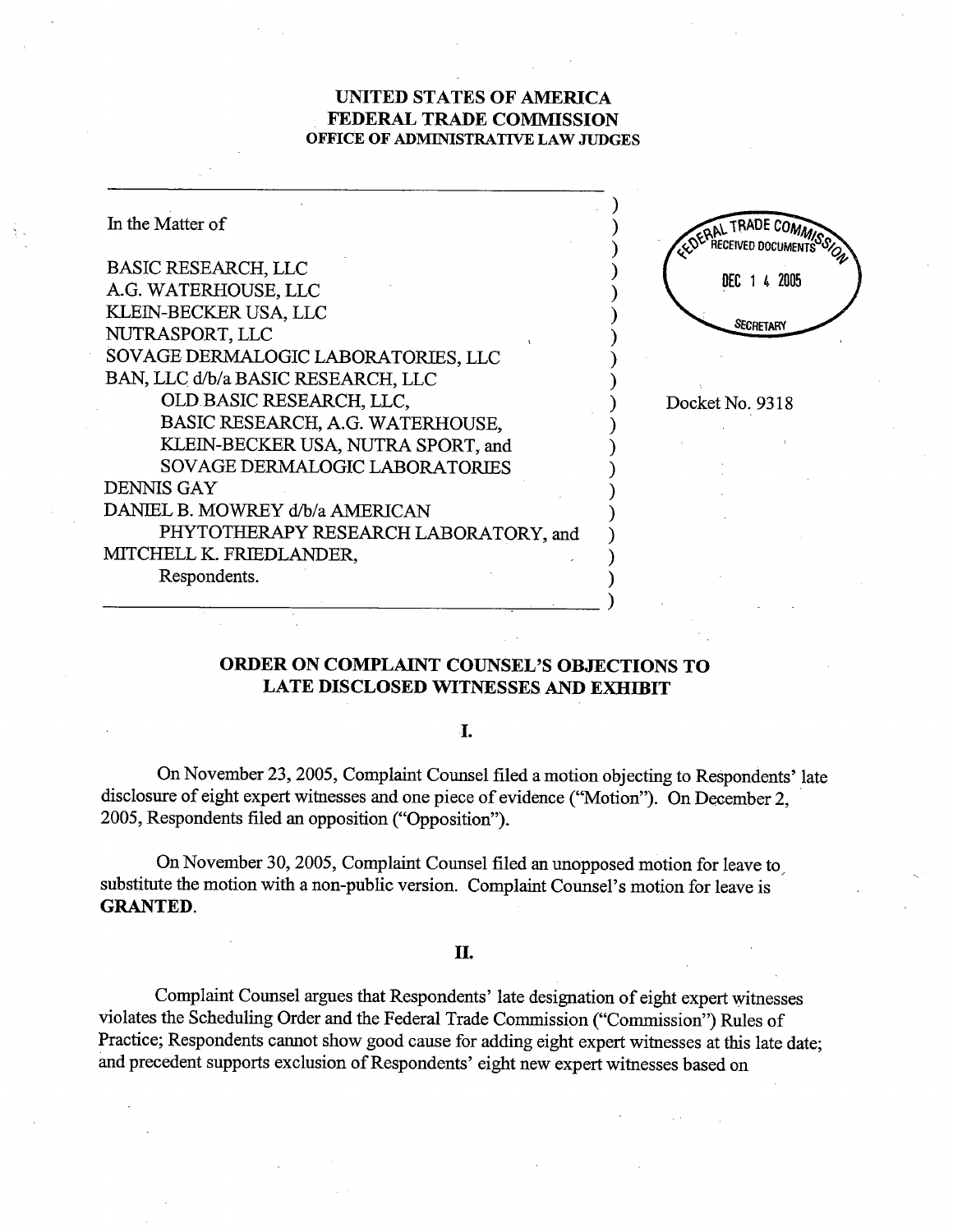violations of pretrial notice requirements and prejudice. Motion at 8-18. Complaint Counsel also asserts that the Court should exclude Respondents' late disclosure of alleged substantiation. Motion at 18-20.

Respondents contend that there is no violation of the Scheduling Order; the exclusion of rebuttal expert witnesses who are not presenting cumulative evidence is an abuse of discretion; precedent does not support the exclusion of the eight witnesses; and permitting Respondents' rebuttal expert witnesses will not prejudice Complaint Counsel.<sup>1</sup> Opposition at  $5-13$ . Respondents also claim that exhibit RX 807 should not be precluded because there is no harm or prejudice to Complaint Counsel. Opposition at 13-14.

### III.

### A.

The Complaint in this matter was issued on June 15, 2004. After a prehearing conference and input from the parties, a Scheduling Order was issued on August 11, 2004. The Scheduling Order set October 13, 2004 as Respondents' deadline for filing an expert witness list and November 29, 2004 as the deadline for Respondents to provide expert witness reports. Complaint Counsel was required to identify rebuttal experts and serve rebuttal expert reports.<br>December 13, 2004, provided that:

> Any such reports are to be limted to rebuttal of matters set forth in Respondents' expert reports. If material outside the scope of fair rebuttal is presented, Respondents will have the right to seek appropriate relief (such as striking Complaint Counsel's rebuttal expert reports or seeking leave to submit sur-rebuttal expert reports on behalf of Respondents).

Scheduling Order at 2. The Scheduling Order set a trial date of March 28, 2005, so that the Initial Decision could be filed within one year of the filing of the Complaint, as required by Commission Rule 3.51(a).  $16$  C.F.R. § 3.51(a).

On March 7, 2005, the parties were notified that the trial would be rescheduled and on March 24, 2005, a Revised Scheduling Order was issued. Prior to the continuance of the case, discovery had closed, final witness lists had been exchanged, and motions for summary decision, motions in limine, and motions to strike had been filed. See Scheduling Order.

On April 6, 2005, the matter was certified to the Commission and stayed. Following the

<sup>1</sup> Respondents quote an opposition to a motion to strike filed in In re Schering-Plough Corp., 2001 FTC LEXIS 194, at  $*7$  (Dec. 26, 2001), and attribute the quote to the court. Opposition at 12. Counsel are admonished to cite to court orders properly and not to confuse them with pleadings filed by paries.

 $\overline{2}$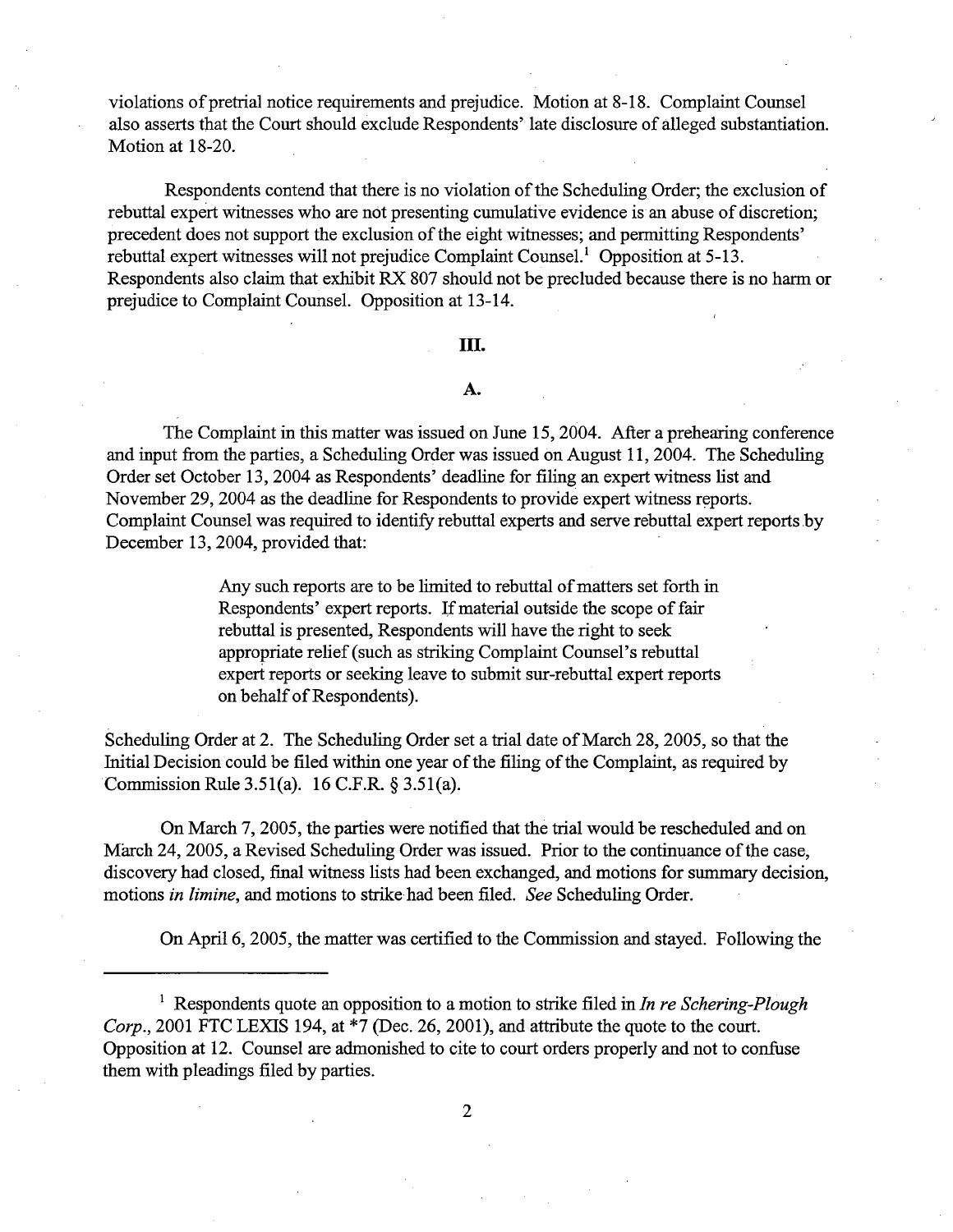lift of the stay, the Second Revised Scheduling Order was issued on August 4, 2005. The Second Revised Scheduling Order states that Respondents' counsel asserted a " genuine unavailability to prepare and present this matter at a trial scheduled prior to the end of February [2006] due to immoveable conflicts," that Complaint Counsel did not object, and that due to "the unique facts ofthis case, the paries' joint request is not uneasonable. " Second Revised Schedulig Order at 1. Therefore, at the request of Respondents, the tral was delayed by six months.

The Second Revised Scheduling Order set November 8, 2005 as the deadline for paries to exchange final proposed witness and exhibit lists. On November 8, 2005, Respondents identified, for the first time, eight new expert witnesses, to be called "should the Complaint Counsel's experts' testimony mirror that of their deposition testimony' and indicating that the experts were "not a part of Respondents' case in chief." Motion, Exhibit 6 at 8. Complaint Counsel contends that no expert reports have been provided from these eight expert witnesses, in violation of Commission Rule 3.31(b)(3). Motion at 6, 10.

Among the factors which a court should take into consideration in determining whether to exclude evidence are the explanation, if any, for the failure to name the witness; the importance of the testimony of the witness; the need for time to prepare to meet the testimony; and whether  $a_i$ continuance would be useful. Patterson v. F.W. Woolworth Co., 786 F.2d 874, 879 (8th Cir. 1986); Murphy v. Magnolia Elec. Power Ass 'n, 639 F.2d 232, 235 (5th Cir. 1981). In assessing. whether to exclude trial testimony, courts have considered:

> $(1)$  the prejudice or surprise in fact of the party against whom the excluded witnesses would have testified, (2) the ability of that party to cure the prejudice,  $(3)$  the extent to which waiver of the rule against calling unisted witnesses would disrupt the orderly and efficient trial of the case or of other cases in the court, and (4) bad faith or willfulness in failing to comply with the district court's (scheduling) order.

In re Kreta Shipping, S.A., 181 F.R.D. 273, 277 (S.D.N.Y. 1998) (quoting In re Paoli R.R. Yard PCB Litig., 35 F.3d 717, 791 (3d Cir. 1994)); see also Praxair, Inc v. ATMI, Inc., F.R.D., 2005 WL 2994539, at \*5 (D. Del. 2005); Dunn v. Zimmer, Inc., 2005 WL 563095, at \*1 (D. Conn. 2005). This inquiry is necessarily fact intensive.

In this case, the factors identified above weigh against allowing the testimony. Complaint Counsel is prejudiced by the disclosure of these eight expert witnesses after the close of discovery and after the deadlines for filing motions for summary decision, motions in limine, and motions to strike. The prejudice to Complaint Counsel is serious and difficult to cure without severe disruption of the case. See Softel, Inc. v. Dragon Medical and Scientific Comm., Inc., 118 F.3d 955, 961 (2d Cir. 1997); Dunn, 2005 WL 563095, at \*2; Praxair, 2005 WL 2994539, at \*5. Merely allowing for depositions of these eight expert witnesses would not be sufficient to cure the prejudice  $-$  Complaint Counsel may need an opportunity to conduct additional discovery. confer with its own experts, revise its trial strategy, identify rebuttal experts, and file additional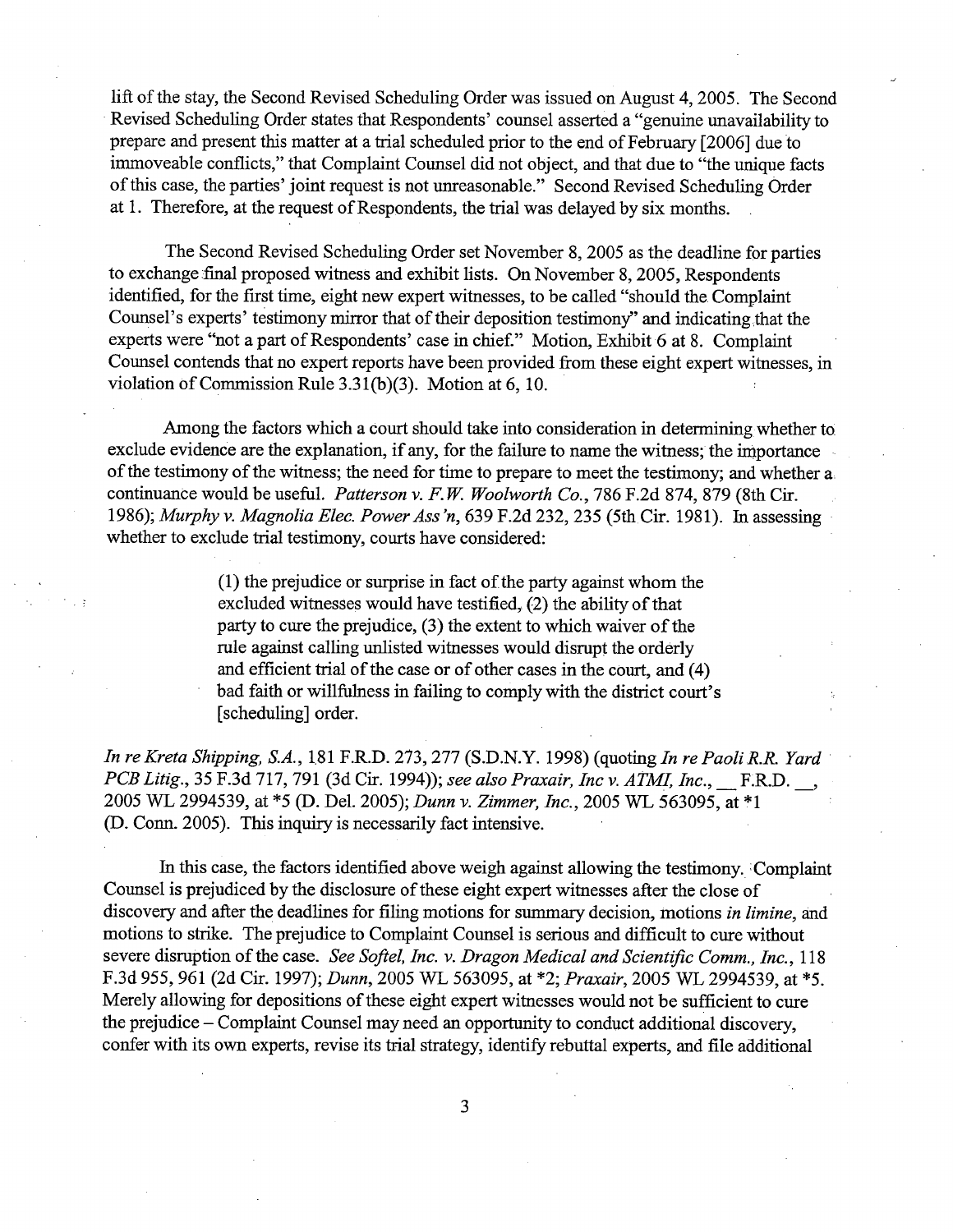motions. See Motion at 17. Therefore, the eight additional expert witness being named at this late date would require reopening discovery and would likely disrupt the orderly and efficient trial of the case. Finally, after thorough review of Respondents' Opposition, the Court finds that Respondents have not provided any legitimate justification for the delay in identifying the eight expert witnesses at issue.

Respondents state that the eight expert witnesses "are not designated as case-in-chief witnesses; nor are they designated to rebut the expert reports of Complaint Counsel's experts." Opposition at 5. Respondents state that the eight expert "witnesses will not be called on to testify in Respondents' case-in-chief' and that their proposed testimony is not sur-rebuttal because it "will not rebut the rebuttal testimony of Complaint Counsel's witnesses." Opposition at 6. Thus, Respondents can not credibly claim that this testimony is essential to their case. Respondents arguments are similar to those found insufficient in  $Dunn$ , where the " $[pllaintiffs]$ offer[ed] no explanation for the late disclosure of [an expert] beyond an assertion that they [were] entitled to use rebuttal experts." Dunn, 2005 WL 563095, at  $*2$ . In Dunn, the court noted that it did "not question the right to use rebuttal experts, but that right is not unlimited." Dunn, 2005 WL 563095, at  $*2$ . Respondents, here, have similarly not demonstrated good cause for the delayed identification of these eight expert witnesses.

The Court is aware that the "remedy of exclusion is considered 'drastic' and should not be imposed where it could frustrate the overarching objective of the [Federal] Rules, which is to provide substantial justice for litigants." Dunn, 2005 WL 563095, at  $*1$ . Case law is clear, however, that courts are authorized to exclude evidence proffered by a party in disregard of scheduling orders. Applewood Landscape & Nursery Co., Inc. v. Hollingsworth, 884 F.2d 1502, 1507 (1st Cir. 1989); Praxair, 2005 WL 2994539, at \*5; see also Uniguard Sec. Ins. Co. v. Lakewood Engineering & Mfg. Corp., 982 F.2d 363, 369 (9th Cir. 1992) (exclusion based on court's inherent powers). For these reasons, the eight witnesses at issue will not be permitted to testify at the trial of this matter.

#### **B.**

Complaint Counsel also objects to the late disclosure ofRX 807, a newly disclosed report. Motion at 18-20. Respondents contend that the document is dated March 15, 2005 was not in existence at the January 10, 2005 close of discovery or when Respondents provided their exhibit list in February 2005. Opposition at 13. Respondents acknowledge a duty to supplement timely, but contend that there was no duty while the case was stayed and that the document was only identified recently. Opposition at 13-14. Respondents further contend that Complaint Counsel is not prejudiced by the late identification of the document. Opposition at 13- 14.

Had Respondents identified the document shortly after its creation on March 15 2005 or shortly after the stay was lifted from the case on June  $17$ ,  $2005$ , their arguments might be persuasive. However, eight months later, these arguments are not as effective. The prejudice from the late production of ths document to Complaint Counsel is simlar to the prejudice

 $\overline{\mathbf{4}}$